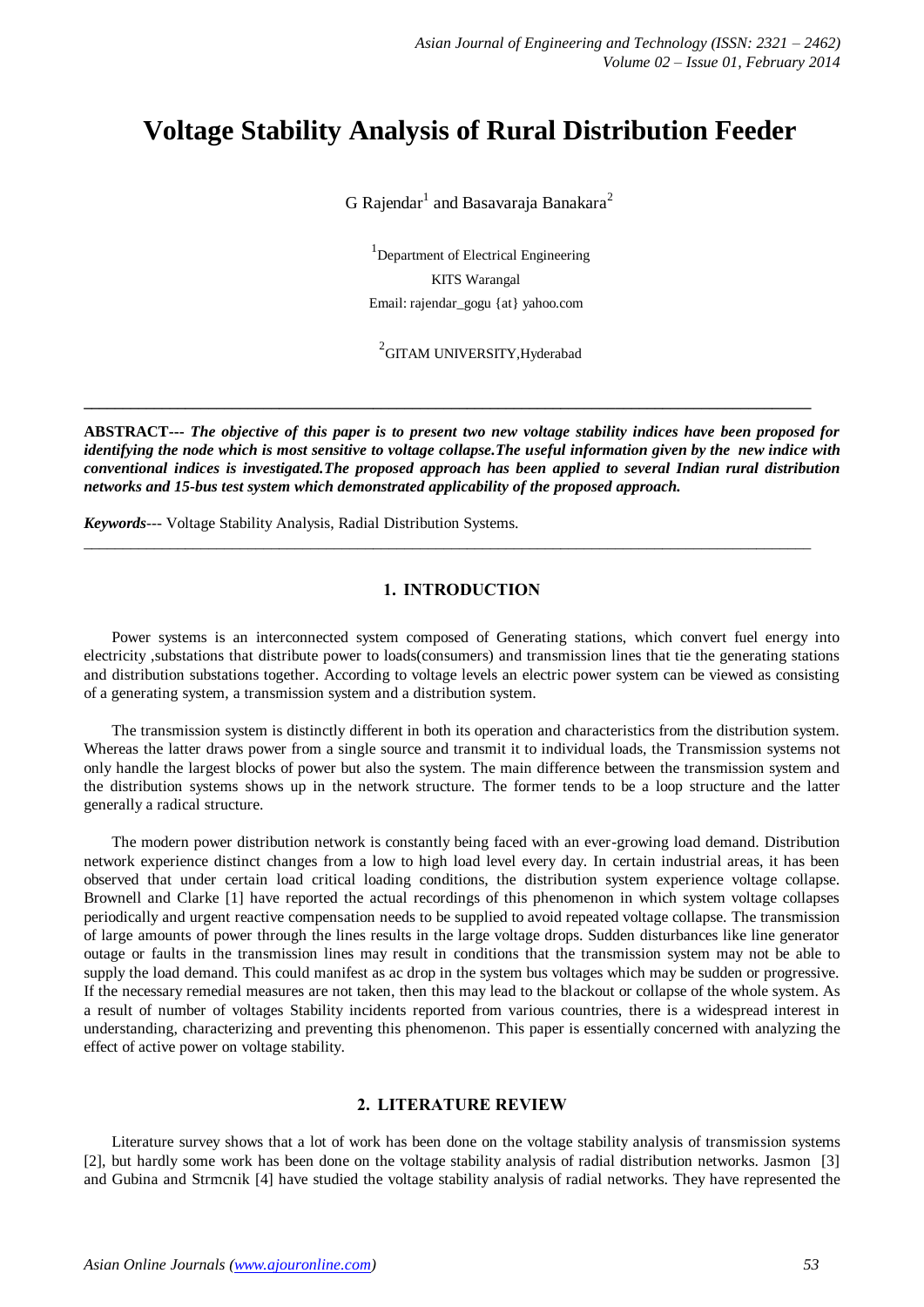whole network by a single line equivalent. The single line equivalent derived by these authors [3]and[4] is valid only at the operating point at which it is derived. It can used for small load changes around this point. However since the power flow equations are highly nonlinear, even in a simple radial system, the equivalent would be inadequate for assessing the voltage stability limit. Also their techniques [3]and[4] do not allow for the changing loading pattern of the various nodes which would greatly affect the collapse point.

Voltage Stability analysis is important at assesses the criticality of the existing networks. An in depth assessment of this class of methods is attempted here. In particular, the methods considered are the following.

The line flow index which provides stability measures for the lines in power system is proposed in [5].The L-index method proposed in [6] which attempts to provide a measure of stability of load buses in a system by ranking them according to a parameter(L-index). The Eigen values and Eigen vectors of power flow Jacobin have been used in [7] to characterize the stability margin in a system. Further we are looking at the information provided by the two new indices.

# **3. VOTAGE STABILITY INDICES**

#### *A. Line Flow Index*

This method has been proposed in [5] to find the most critical lines in a system from the point of view of voltage stability. In this method the power flow in a transmission line is examined from both directions (i.e. power flowing from the bus at the sending end to the bus at the receiving end).This leads to four indices; two each for the real and reactive power flows. Each of these are utilized to determine whether any lines/buses are critical. The four line flow indices are calculated as follows.

Line flow index for the sending end real power:

$$
LFISP: 4\frac{r_i}{V_i^2}\left(P_r + \frac{r_i}{V_i^2}Q_i^2\right) \cdots (1)
$$

Line flow index for receiving end real power

$$
LFIRP: 4\frac{r_i}{V_{i+1}^2}\left(-P_i + \frac{r_i}{V_{i+1}^2}Q_r^2\right) \cdots (2)
$$

Line flow index for sending end reactive power:

$$
LFISQ: 4\frac{X_i}{V_i^2}\bigg(Q_r + \frac{X_i}{V_i^2}P_i^2\bigg) \cdots (3)
$$

Line flow index for receiving end reactive power:

$$
LFIRQ: 4\frac{X_i}{V_{i+1}^2}\bigg(-Q_i + \frac{X_i}{V_{i+2}^2}P_r^2\bigg) \cdots (4)
$$

where

 $V_i$ : voltages at the sending end node i  $V_{i+1}$ : voltages at the receiving end node  $i + 1$  $ri$  :- resistance of the line joining the nodes *i and i +1 Xi* :- reactance of the line joining the nodes *Pi* :- real power flowing from node *i Qi* :- reactive power flowing from node *i*  $P_r$ : real power entering from node  $i + 1$  $Q_r$ :- real power entering from node  $i + 1$ 

These line flow indices are calculated for all the lines in the system and the lines with a high value (close to 1) are considered as critical lines. The receiving end bus of the critical line/lines is identified as the weakest bus from the voltage stability perspective.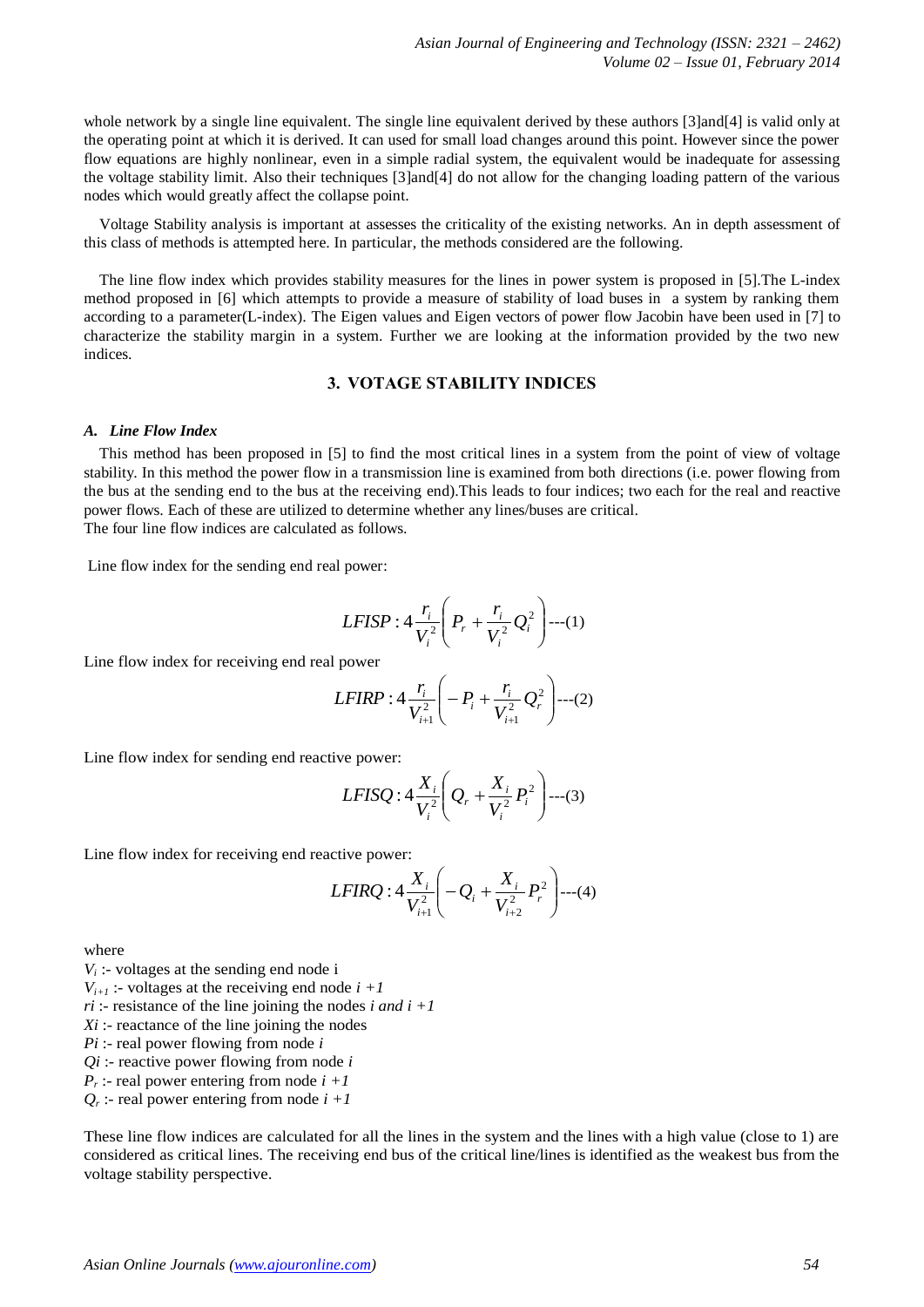## *B. L-Index method*

In this method the Ybus matrix of the system is split into rows and columns of generators and load buses.

$$
\begin{bmatrix} I_G \\ I_L \end{bmatrix} = \begin{bmatrix} Y_{GG} & Y_{GL} \\ Y_{LG} & Y_{LL} \end{bmatrix} \begin{bmatrix} V_G \\ V_L \end{bmatrix} \tag{5}
$$
\n
$$
\begin{bmatrix} V_L \\ I_G \end{bmatrix} = \begin{bmatrix} Z_{LL} & F_{LG} \\ K_{GL} & Y_{GG} \end{bmatrix} \begin{bmatrix} I_L \\ V_G \end{bmatrix} \tag{6}
$$
\n
$$
F_{LG} = -[Y_{LL}]^{-1} [Y_{LG}] \tag{7}
$$
\n
$$
L_j = \begin{vmatrix} i = g \\ 1 - \sum_{i=1}^{1-g} F_{ji} \frac{V_i}{V_j} \end{vmatrix} \tag{8}
$$

where the subscript

"G" :- refers to the generator buses in the system

"L" :- refers to the load buses in the system

A L-index value away from 1 and close to 0 indicates a large voltage stability margin.

#### *C. Participation Factor.*

The participation factor is developed as follows. Consider the load flow Jacobin

$$
\begin{bmatrix} \Delta P \\ \Delta Q \end{bmatrix} = \begin{pmatrix} H & N \\ M & L \end{pmatrix} \begin{bmatrix} \Delta \theta \\ \Delta V \end{bmatrix} \text{---}(9)
$$

Although both P and Q changes affect system conditions, it is possible to study the effects of reactive power injections on the voltage stability by setting  $\Delta P$  (P constant) and deriving the Q-V sensitivities at different loads. Thus the 5 can be written as

$$
\Delta Q = \left[ L - M H^{-1} N \right] \Delta V = J_R \Delta V \cdots (10)
$$

$$
\boldsymbol{J}_{\boldsymbol{R}} = \boldsymbol{\xi} \boldsymbol{\Lambda} \boldsymbol{\eta} \cdots (11)
$$

where

 $\Lambda$  :- left eigen matrix of  $J_R$ 

 $\eta$  :- right eigen matrix of  $J_R$ 

 $\xi$  :- eigenvalues of  $J_R$ 

The participation factors for the bus *k* and the critical mode *i* are defined as  $\xi_{ki}\eta_{ik}$ .

## *D. An Alternate L-index*

The original L- index as defined in (5) based on (5) to (7) is actually a function of the network parameters and bus voltage magnitudes. An Alternate L- Index is proposed in [2 ].and [8] The bus voltages magnitudes seem to capture the impact of load on the criticality of buses from the point of view of voltage stability. The new definition is as follows. Equation (5) is rewritten as below.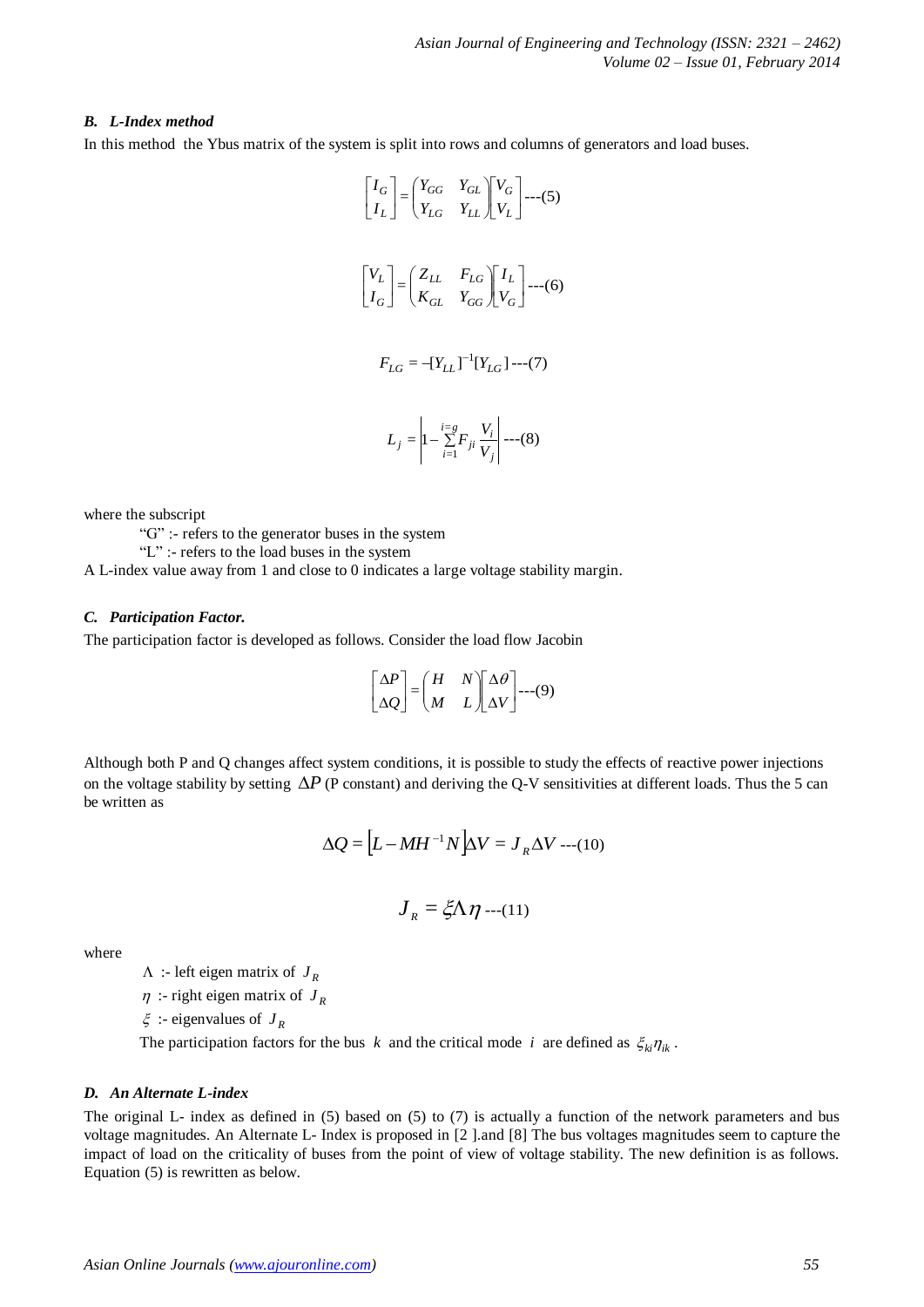$$
\begin{bmatrix} I_G \\ I_L \end{bmatrix} = \begin{pmatrix} Y_{GG} & Y_{GL} \\ Y_{LG} & Y_{LL} \end{pmatrix} \begin{bmatrix} V_G \\ V_L \end{bmatrix} \dots (12)
$$

$$
L_j = \left| 1 - \sum_{i=1}^{i=g} F_{ji} \right| \cdots (13)
$$

#### *E. Pattern of Diagonal of (Inverse of YLL)*

| as:                                                                                                                                                                                                                                                                                                                                                                                                                                                                                                                                                                                                                                                                |                |                |              | $L_j = \left  1 - \sum_{i=1}^{i=g} F_{ji} \right $ ---(13) |              |                                                           |    |
|--------------------------------------------------------------------------------------------------------------------------------------------------------------------------------------------------------------------------------------------------------------------------------------------------------------------------------------------------------------------------------------------------------------------------------------------------------------------------------------------------------------------------------------------------------------------------------------------------------------------------------------------------------------------|----------------|----------------|--------------|------------------------------------------------------------|--------------|-----------------------------------------------------------|----|
| where $g$ is the number of generators in the system.                                                                                                                                                                                                                                                                                                                                                                                                                                                                                                                                                                                                               |                |                |              |                                                            |              |                                                           |    |
| E. Pattern of Diagonal of (Inverse of YLL)                                                                                                                                                                                                                                                                                                                                                                                                                                                                                                                                                                                                                         |                |                |              |                                                            |              |                                                           |    |
| While developing the alternate L-index section it was noticed that $\Sigma$ Fij will be equal to 1 for all load buses if loads<br>not included in the diagonals of YLL matrix. It is easy to see that the values of loads when converted into admittance<br>generally have very small values and therefore do not contribute to significant changes in the YLL values. Hence, it<br>appears logical to expect that the $Y_{LL}$ matrix contains the information pertaining to the pattern of these indices. In<br>many of the systems it was observed that the most critical buses turned out to be those buses which seem to be away<br>from the generator buses. |                |                |              |                                                            |              |                                                           |    |
|                                                                                                                                                                                                                                                                                                                                                                                                                                                                                                                                                                                                                                                                    |                |                |              |                                                            |              | Table 1: Line flow index values for 15 bus radial system. |    |
|                                                                                                                                                                                                                                                                                                                                                                                                                                                                                                                                                                                                                                                                    | From           | To             | <b>LFISP</b> | <b>LFISQ</b>                                               | <b>LFIRP</b> | LFIRQ                                                     |    |
|                                                                                                                                                                                                                                                                                                                                                                                                                                                                                                                                                                                                                                                                    | 1              | 2              | 0.1075       | 0.1111                                                     | 0.1048       | $-0.1082$                                                 |    |
|                                                                                                                                                                                                                                                                                                                                                                                                                                                                                                                                                                                                                                                                    | 2              | 3              | 0.0495       | 0.0505                                                     | 0.0483       | $-0.0493$                                                 |    |
|                                                                                                                                                                                                                                                                                                                                                                                                                                                                                                                                                                                                                                                                    | 3              | $\overline{4}$ | 0.0185       | 0.0186                                                     | 0.0180       | $-0.0182$                                                 |    |
|                                                                                                                                                                                                                                                                                                                                                                                                                                                                                                                                                                                                                                                                    | 4              | 5              | 0.0025       | 0.0025                                                     | 0.0017       | $-0.0017$                                                 |    |
|                                                                                                                                                                                                                                                                                                                                                                                                                                                                                                                                                                                                                                                                    | 2              | 8              | 0.0081       | 0.0081                                                     | 0.0054       | $-0.0055$                                                 |    |
|                                                                                                                                                                                                                                                                                                                                                                                                                                                                                                                                                                                                                                                                    | 8              | 9              | 0.0026       | 0.0026                                                     | 0.0018       | $-0.0018$                                                 |    |
|                                                                                                                                                                                                                                                                                                                                                                                                                                                                                                                                                                                                                                                                    | $\overline{c}$ | 6              | 0.0445       | 0.0454                                                     | 0.0299       | $-0.0305$                                                 |    |
|                                                                                                                                                                                                                                                                                                                                                                                                                                                                                                                                                                                                                                                                    | 6              | 15             | 0.0055       | 0.0055                                                     | 0.0037       | $-0.0037$                                                 |    |
|                                                                                                                                                                                                                                                                                                                                                                                                                                                                                                                                                                                                                                                                    | 6              | $\tau$         | 0.0032       | 0.0032                                                     | 0.0021       | $-0.0021$                                                 |    |
|                                                                                                                                                                                                                                                                                                                                                                                                                                                                                                                                                                                                                                                                    | 3              | 10             | 0.0166       | 0.0168                                                     | 0.0112       | $-0.0113$                                                 |    |
|                                                                                                                                                                                                                                                                                                                                                                                                                                                                                                                                                                                                                                                                    | 10             | 11             | 0.0103       | 0.0103                                                     | 0.0069       | $-0.0070$                                                 |    |
|                                                                                                                                                                                                                                                                                                                                                                                                                                                                                                                                                                                                                                                                    | 11             | 12             | 0.0033       | 0.0033                                                     | 0.0022       | $-0.0022$                                                 |    |
|                                                                                                                                                                                                                                                                                                                                                                                                                                                                                                                                                                                                                                                                    | $\overline{4}$ | 13             | 0.0057       | 0.0057                                                     | 0.0039       | $-0.0039$                                                 |    |
|                                                                                                                                                                                                                                                                                                                                                                                                                                                                                                                                                                                                                                                                    | $\overline{4}$ | 14             | 0.0061       | 0.0062                                                     | 0.0041       | $-0.0042$                                                 |    |
| An intuitive way of capturing the distance of load buses from the generator buses would be in terms of $Z_{th}$ that is<br>diagonal terms of inverse of the $Y_{LL}$ matrix. As the loads are taken into consideration this would be a valid index                                                                                                                                                                                                                                                                                                                                                                                                                 |                |                |              |                                                            |              |                                                           |    |
| Asian Online Journals (www.ajouronline.com)                                                                                                                                                                                                                                                                                                                                                                                                                                                                                                                                                                                                                        |                |                |              |                                                            |              |                                                           | 56 |
|                                                                                                                                                                                                                                                                                                                                                                                                                                                                                                                                                                                                                                                                    |                |                |              |                                                            |              |                                                           |    |

Table 1: Line flow index values for 15 bus radial system.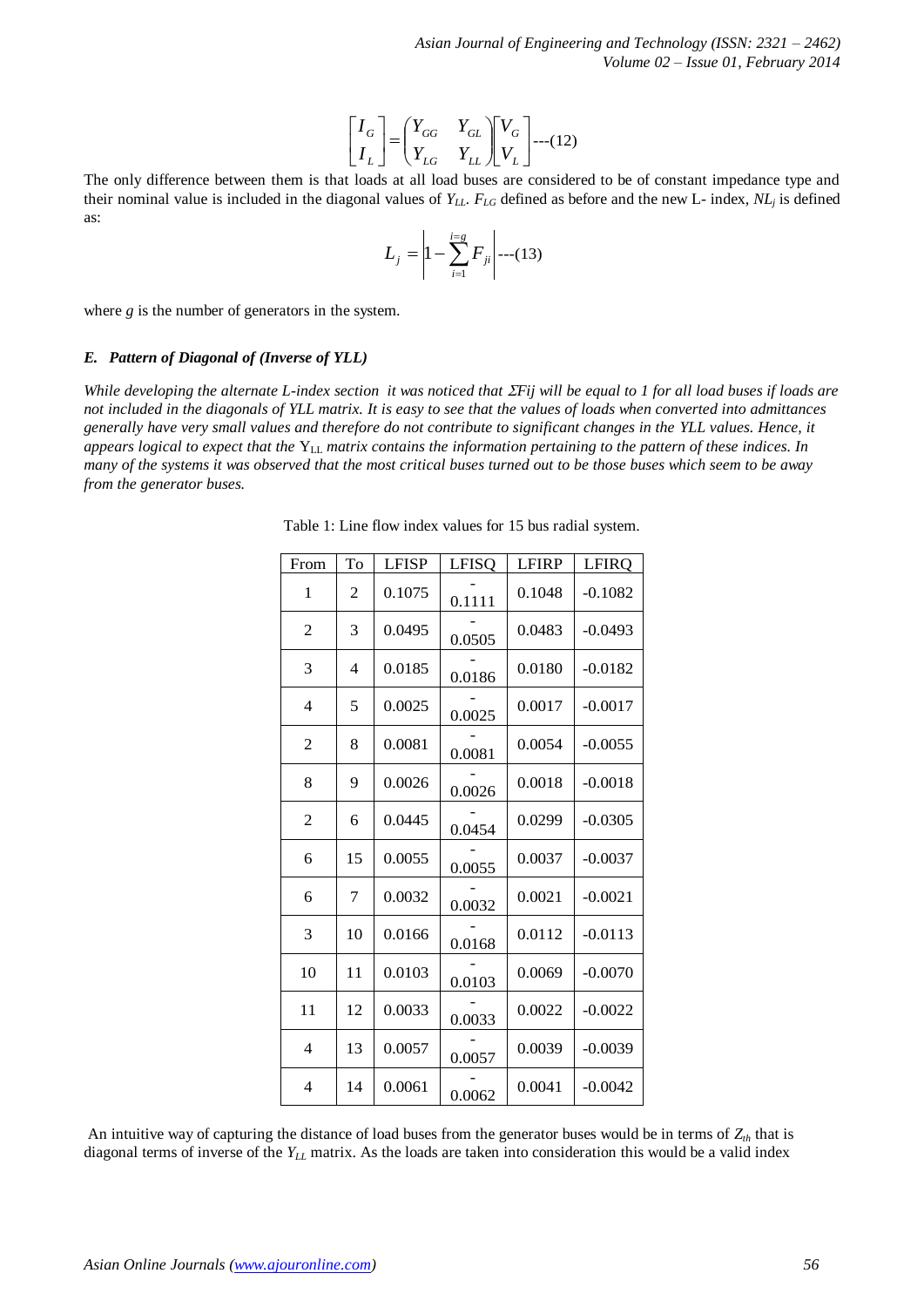#### SIMULATION AND RESULTS

*15-bus test system*



Figure 1 Rural distribution Feeder with 15 nodes

The numbering of nodes is done as in (8). We have assumed that three phase radial networks are balanced and can be represented by their equivalent single line diagrams. This assumption is valid for 11 KV rural distribution feeder shown above. Line shunt capacitance is negligible at the distribution voltage levels as is found in many cases. The bus data is given in the table 1.

L-index plot



#### Participation Factor



Figure 3: showing Participation Factor for 15 bus .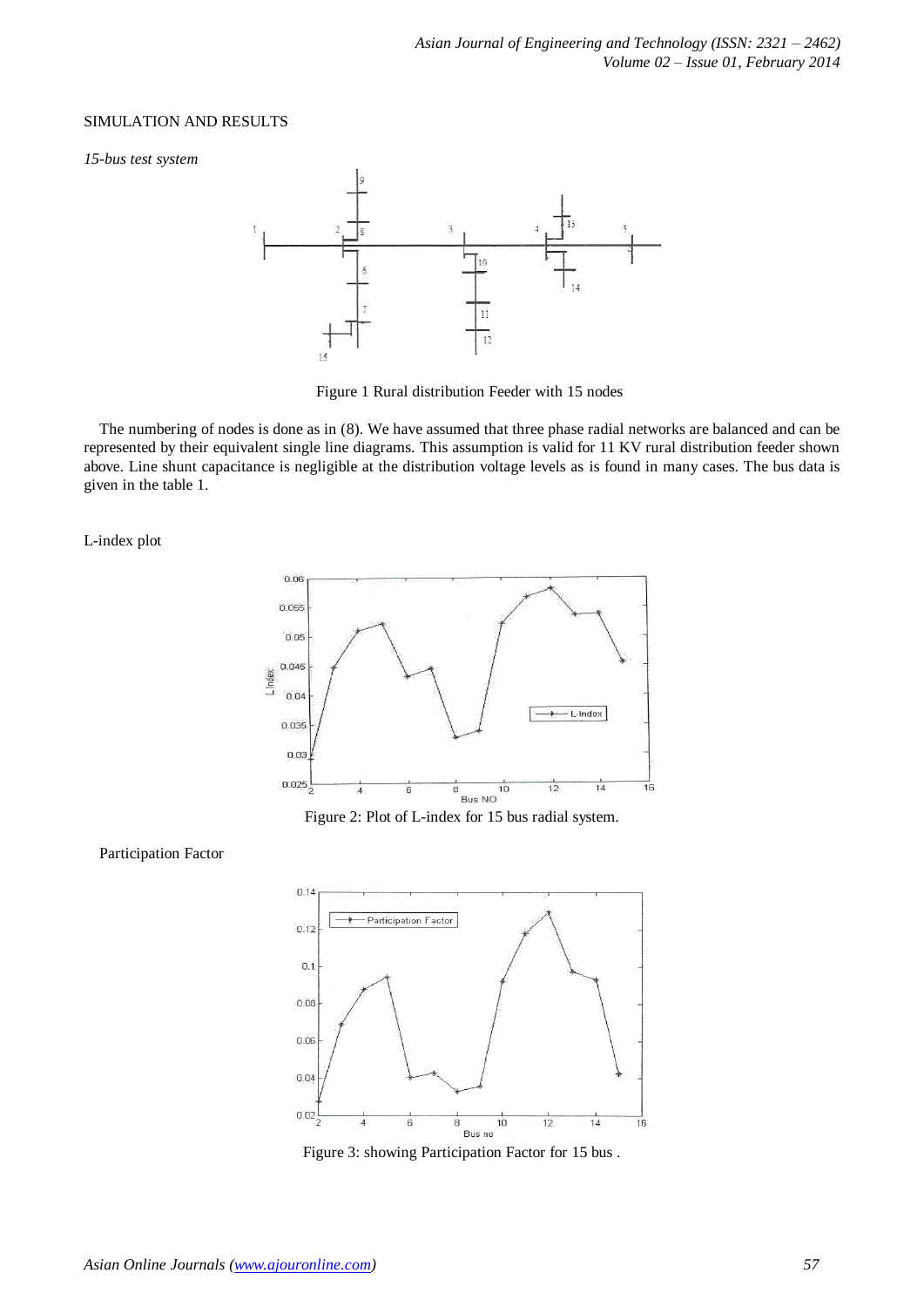New L-index



Figure 4: Showing New L-index.

Pattern of diagonal



Figure 5: showing Pattern of diagonal of inverse of Y<sub>LL</sub>.

## **4. CONCLUSIONS**

Indices that have been proposed by the other researchers to assess the voltage stability of a power system have been studied. The advantage with the new L-index is that it does not need power flow solution and so computational effort is less. The second index captures the criticality of buses based on their distance from the generators.

## **5. REFEERENCES**

- [1] Analysis and solutions for bulk system [voltage instability](http://ieeexplore.ieee.org/xpl/articleDetails.jsp?tp=&arnumber=31829&queryText%3DAnalysis+and+solutions+for+bulk+system+voltage+instability+Brownell+and+Clarke) [Brownell, G.](http://ieeexplore.ieee.org/search/searchresult.jsp?searchWithin=p_Authors:.QT.Brownell,%20G..QT.&searchWithin=p_Author_Ids:38168589400&newsearch=true) ; [Clark, H](http://ieeexplore.ieee.org/search/searchresult.jsp?searchWithin=p_Authors:.QT.Clark,%20H..QT.&searchWithin=p_Author_Ids:37841142600&newsearch=true) Volume: 2 , [Issue: 3 D](http://ieeexplore.ieee.org/xpl/tocresult.jsp?isnumber=1385)igital Object Identifier: [10.1109/67.31829](http://dx.doi.org/10.1109/67.31829) Publication Year: 1989 , Page(s): 31 - 35
- [2] A New Technique to find the effect of Active Power Loading on Voltage Stability and Algorithm to improve Voltage Stability of Radial and Meshed Power Systems ByMahipal P Venugopal Rao T Swetha ISSN 2224- 5782(print) ISSN 2225-0506 (online) Vol.3, No.5, 2013
- [3] A.Mohamed and G.B. Jasmon. Determining the weak segment of power system with voltage Stability Considerations, Electrical Machines and power systems, Vol24 r 1996, pp 555-568.